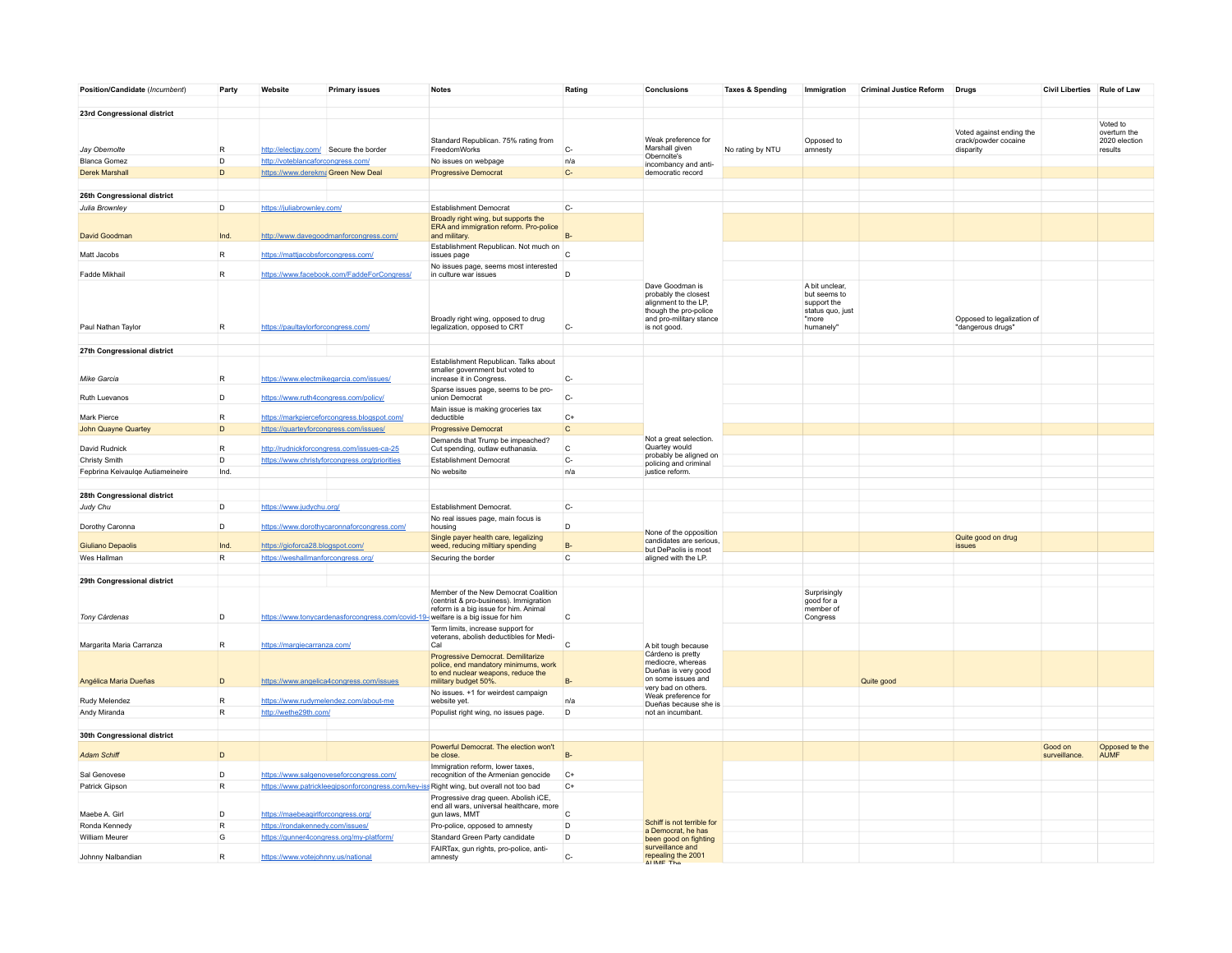| Position/Candidate (Incumbent) | Party        | Website                             | <b>Primary issues</b> | <b>Notes</b>                                                                   | Rating               | <b>Conclusions</b>                              | <b>Taxes &amp; Spending</b> | Immigration | Criminal Justice Reform Drugs | Civil Liberties Rule of Law |  |
|--------------------------------|--------------|-------------------------------------|-----------------------|--------------------------------------------------------------------------------|----------------------|-------------------------------------------------|-----------------------------|-------------|-------------------------------|-----------------------------|--|
| Tony Rodriguez                 | AIP          | https://www.tony4america.us/        |                       | Standard AIP candidate                                                         | D                    | <b>AUMF. The</b><br>alternatives are not        |                             |             |                               |                             |  |
| Paloma Zuniga                  | $\mathsf{R}$ |                                     |                       | No website                                                                     | n/a                  | very compelling.                                |                             |             |                               |                             |  |
|                                |              |                                     |                       |                                                                                |                      |                                                 |                             |             |                               |                             |  |
| 31st Congressional district    |              |                                     |                       |                                                                                |                      |                                                 |                             |             |                               |                             |  |
|                                |              |                                     |                       | Member of the Progressive Caucus.                                              |                      |                                                 |                             |             |                               |                             |  |
|                                |              |                                     |                       | Been in Congress since 1999 and hasn't                                         |                      |                                                 |                             |             |                               |                             |  |
| Grace Napolitano               | D            |                                     |                       | done much in that time                                                         | D+                   |                                                 |                             |             |                               |                             |  |
|                                |              |                                     |                       | Supports RCV, Congress debating                                                |                      |                                                 |                             |             |                               |                             |  |
| <b>Daniel Bocic Martinez</b>   | $\mathsf{R}$ |                                     |                       | issues of war, immigration reform                                              | $B -$                | Martinez seems pretty                           |                             |             |                               |                             |  |
| Rocco Anthony De Luca          | D            |                                     |                       | No website                                                                     | n/a                  | good for a Republican.                          |                             |             |                               |                             |  |
|                                |              |                                     |                       |                                                                                |                      |                                                 |                             |             |                               |                             |  |
| 32nd Congressional district    |              |                                     |                       |                                                                                |                      |                                                 |                             |             |                               |                             |  |
|                                |              |                                     |                       | Relatively pro-business for a Dem, led                                         |                      |                                                 |                             |             |                               |                             |  |
|                                |              |                                     |                       | the house revolt against TARP in 2008.                                         |                      |                                                 |                             |             |                               |                             |  |
|                                |              |                                     |                       | Anti-cryptocurrency. Supports the Green<br>New Deal. Member of the Progressive |                      |                                                 |                             |             |                               |                             |  |
| <b>Brad Sherman</b>            | D            | https://bradsherman.com/issues/     |                       | Caucus                                                                         | $\mathsf{C}$         |                                                 |                             |             |                               |                             |  |
|                                |              |                                     |                       | Progressive Dem. Medicare for all, UBI,                                        |                      |                                                 |                             |             |                               |                             |  |
| Shervin Aazami                 | D            | https://shervin4congress.com/       |                       | Green New Deal                                                                 | $C-$                 | The Dem candidates                              |                             |             |                               |                             |  |
| Lucie Lapointe Volotzky        | $\mathsf{R}$ | https://www.voteforlucie.com/       |                       | Close the border, culture war issues                                           | $D+$                 | are essentially all                             |                             |             |                               |                             |  |
|                                |              |                                     |                       | Immigration reform/amnesty, Green                                              |                      | progressives and the<br>two Rs are anti-        |                             |             |                               |                             |  |
| <b>Jason Potell</b>            | D            | https://potellforcongress.com/      |                       | New Deal, pro-cryptocurrency                                                   | $C+$                 | immigration. Not a                              |                             |             |                               |                             |  |
| Raji Rab                       | D            | http://rabforcongress.com/          |                       | Populist                                                                       | D+                   | great selection. Potell                         |                             |             |                               |                             |  |
|                                |              |                                     |                       | Progressive Democrat. CJR, M4A, RCV,                                           |                      | seems like the best of<br>a had lot since he at |                             |             |                               |                             |  |
| Aarika Rhodes                  | D            | https://aarikaforcongress.com/      |                       | pro-cryptocurrency                                                             | $\mathsf{C}$         | least acknowledges                              |                             |             |                               |                             |  |
|                                |              |                                     |                       | Secure the border, bring back industry                                         |                      | that the tax code is too                        |                             |             |                               |                             |  |
| Melissa Toomim                 | R            | https://www.toomim4congress.com/    |                       | jobs                                                                           | D                    | compilcated.                                    |                             |             |                               |                             |  |
|                                |              |                                     |                       |                                                                                |                      |                                                 |                             |             |                               |                             |  |
| 34th Congressional district    |              |                                     |                       |                                                                                |                      |                                                 |                             |             |                               |                             |  |
|                                |              |                                     |                       | Member of the Progressive Caucus.                                              |                      | Neither Gomez or Kim                            |                             |             |                               |                             |  |
| Jimmy Gomez                    | D            | https://jimmygomezforcongress.com/  |                       | Founder of M4A Caucus                                                          | D+                   | is very good. Weak<br>preference for Kim        |                             |             |                               |                             |  |
| David Kim                      | D            | https://davidkim2020.com/           |                       | Andrew Yang style Democrat                                                     | $C-$                 | since he's not an                               |                             |             |                               |                             |  |
| Clifton Rio Torrado VonBuck    | $\mathsf{R}$ |                                     |                       | No information                                                                 |                      | incumbent.                                      |                             |             |                               |                             |  |
|                                |              |                                     |                       |                                                                                |                      |                                                 |                             |             |                               |                             |  |
| 35th Congressional district    |              |                                     |                       |                                                                                |                      |                                                 |                             |             |                               |                             |  |
| Norma Torres                   | D            | https://www.normatorres.com/        |                       | Member of the New Democrat Coalition D+                                        |                      |                                                 |                             |             |                               |                             |  |
|                                |              |                                     |                       | Website only in Spanish.                                                       |                      |                                                 |                             |             |                               |                             |  |
| Rafael Carcamo                 | $\mathsf{R}$ | https://drrafaelforcongress.com/    |                       | Compassionate conservative                                                     | $C-$                 |                                                 |                             |             |                               |                             |  |
|                                |              |                                     |                       | No issues page, but standard                                                   |                      | Not a great selection.                          |                             |             |                               |                             |  |
| Mike Cargile                   | R            | https://www.cargileforcongress.com/ |                       | conservative                                                                   | D+                   | Rafael Carcamo seems                            |                             |             |                               |                             |  |
| <b>Bob Erbst</b>               | $\mathsf{R}$ | https://erbstforcongress.com/       |                       | Secure the border, fund police                                                 | D                    | to be the most aligned<br>on taxes and          |                             |             |                               |                             |  |
| <b>Lloyd Stevens</b>           | D            |                                     |                       |                                                                                |                      | immigration.                                    |                             |             |                               |                             |  |
|                                |              |                                     |                       |                                                                                |                      |                                                 |                             |             |                               |                             |  |
| 36th Congressional district    |              |                                     |                       |                                                                                |                      |                                                 |                             |             |                               |                             |  |
| <b>Ted Lieu</b>                | D            | https://www.tedlieu.com/            |                       | Establishment Dem                                                              | $\mathbb{C}\text{-}$ |                                                 |                             |             |                               |                             |  |
|                                |              |                                     |                       | Economic redevelopment. Very anti-                                             |                      |                                                 |                             |             |                               |                             |  |
|                                |              |                                     |                       | Democrat. Generally seems to be leftish                                        |                      |                                                 |                             |             |                               |                             |  |
| Joe Collins                    | $\mathsf{R}$ | https://joeecollins3.com/           |                       | on economics though.                                                           | $D+$                 |                                                 |                             |             |                               |                             |  |
|                                |              |                                     |                       | No issues page, seems to be a                                                  |                      |                                                 |                             |             |                               |                             |  |
| <b>Derrick Gates</b>           | $\mathsf{R}$ | https://www.derrickgates.com/       |                       | conservative preacher                                                          | D                    |                                                 |                             |             |                               |                             |  |
|                                |              |                                     |                       | Secure the border, fund police, no                                             |                      |                                                 |                             |             |                               |                             |  |
| Ariana Hakami                  | $\mathsf{R}$ | https://www.arianahakami.com/       |                       | intervention in Ukraine                                                        | $C-$                 |                                                 |                             |             |                               |                             |  |
| Matthew Jesuele                | Ind.         | https://www.mvj.fyi/                |                       | No issues page                                                                 |                      |                                                 |                             |             |                               |                             |  |
| Colin Kilpatrick Obrien        | D            |                                     |                       |                                                                                |                      |                                                 |                             |             |                               |                             |  |
| Claire Ragge                   | $\mathsf{R}$ | https://claireraggeforcongress.com/ |                       | Standard Republican                                                            | $\mathsf{C}$         |                                                 |                             |             |                               |                             |  |
|                                |              |                                     |                       | Identifies as a "progressive-                                                  |                      |                                                 |                             |             |                               |                             |  |
|                                |              |                                     |                       | conservative". Seems to be somewhat                                            |                      | Williams is not really<br>libertarian, but is   |                             |             |                               |                             |  |
|                                |              |                                     |                       | anti-war and pro-immigration. On<br>healthcare, wants to address costs         |                      | aligned on some issues                          |                             |             |                               |                             |  |
| <b>Steve Williams</b>          | Ind.         | https://steve4congress.org/         |                       | rather than coverage.                                                          | $C+$                 | and is independent.                             |                             |             |                               |                             |  |
|                                |              |                                     |                       |                                                                                |                      |                                                 |                             |             |                               |                             |  |
| 37th Congressional district    |              |                                     |                       |                                                                                |                      |                                                 |                             |             |                               |                             |  |
| Chris Champion                 | $\mathsf{R}$ |                                     |                       |                                                                                | n/a                  |                                                 |                             |             |                               |                             |  |
|                                |              |                                     |                       | Sparse issues page, focus on lower gas                                         |                      | Not a great selection. I                        |                             |             |                               |                             |  |
| Baltazar Fedalizo              | R            | https://baltazarfedalizo.com/       |                       | prices, crime, and homelessness                                                | $C-$                 | like Perry's focus on                           |                             |             |                               |                             |  |
| Sydney Kamlager                | D            | https://sydneykamlager.com/         |                       | Establishment Dem, Green New Deal                                              | $D+$                 | housing and land use,                           |                             |             |                               |                             |  |
| Daniel Lee                     | D            | https://danielwaynelee.com/         |                       | Progressive Dem, Green New Deal                                                | $C-$                 | though I worry that<br>federal approaches will  |                             |             |                               |                             |  |
| Sandra Mendoza                 | D            |                                     |                       |                                                                                |                      | do more harm than                               |                             |             |                               |                             |  |
| Jan Perry                      | D            | https://janperry.com/               |                       | Focus on housing and land use                                                  | $C+$                 | good. But she is not                            |                             |             |                               |                             |  |
|                                | D            |                                     |                       |                                                                                | $C-$                 | the establishment pick                          |                             |             |                               |                             |  |
| Michael Shure                  |              | https://www.shureforcongress.com/   |                       | Focus on housing and homelessness                                              |                      | in the race.                                    |                             |             |                               |                             |  |
|                                |              |                                     |                       |                                                                                |                      |                                                 |                             |             |                               |                             |  |
| 38th Congressional district    |              |                                     |                       |                                                                                |                      |                                                 |                             |             |                               |                             |  |
| Linda Sánchez                  | D            | https://voteforlinda.com/           |                       | Progressive Dem                                                                | $C-$                 | It's a standard Dem vs.                         |                             |             |                               |                             |  |
|                                |              |                                     |                       |                                                                                |                      |                                                 |                             |             |                               |                             |  |